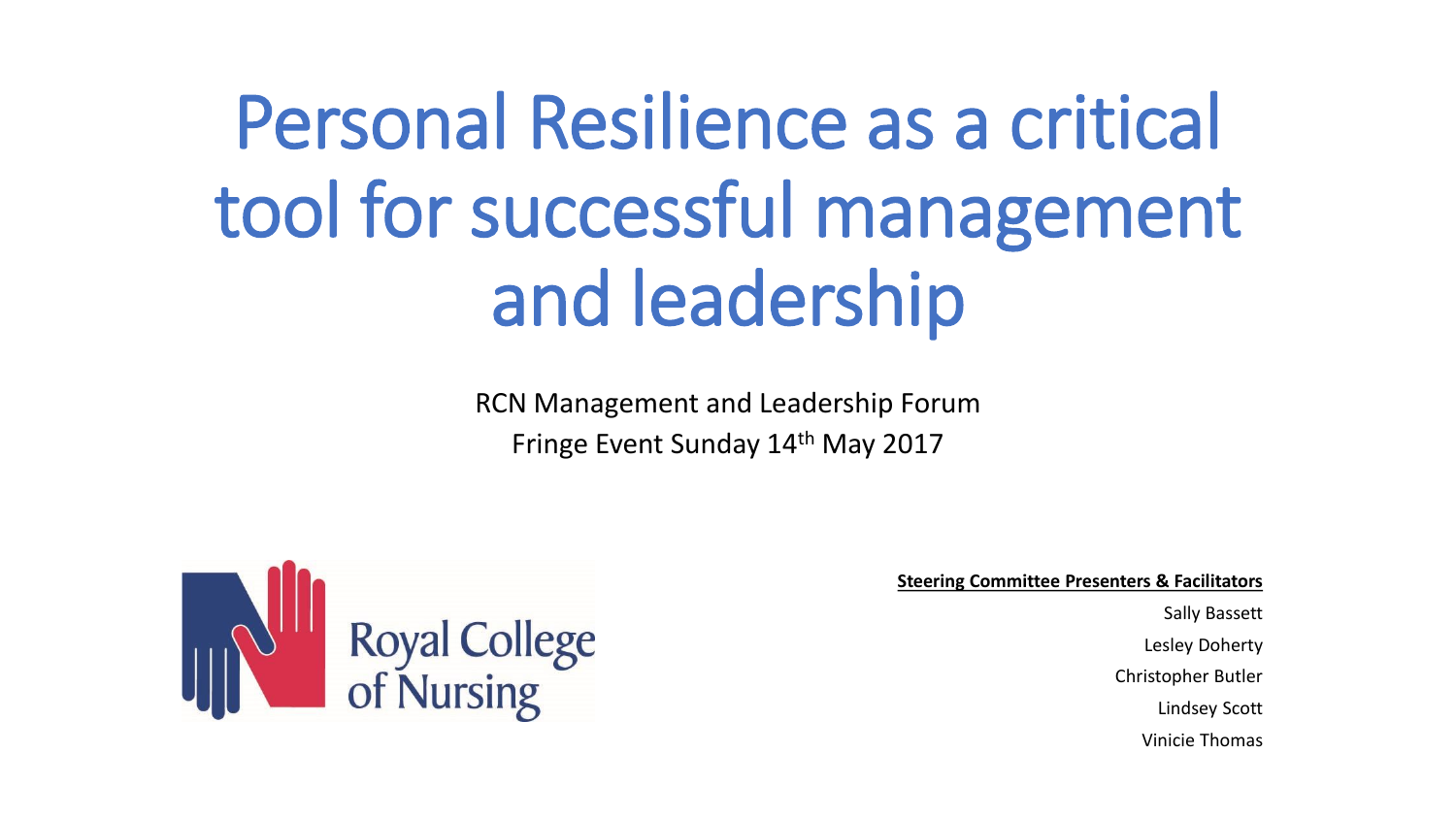# The Management and Leadership Forum

- Committee 'relaunching' the Forum this year, with new membership
- Please use the flip charts to identify your priorities for the forum
- Election for new 'Chair' in progress
- Vacancies on committee to be 'advertised' soon
- We have drafted a Charter and the web-page will be live soon

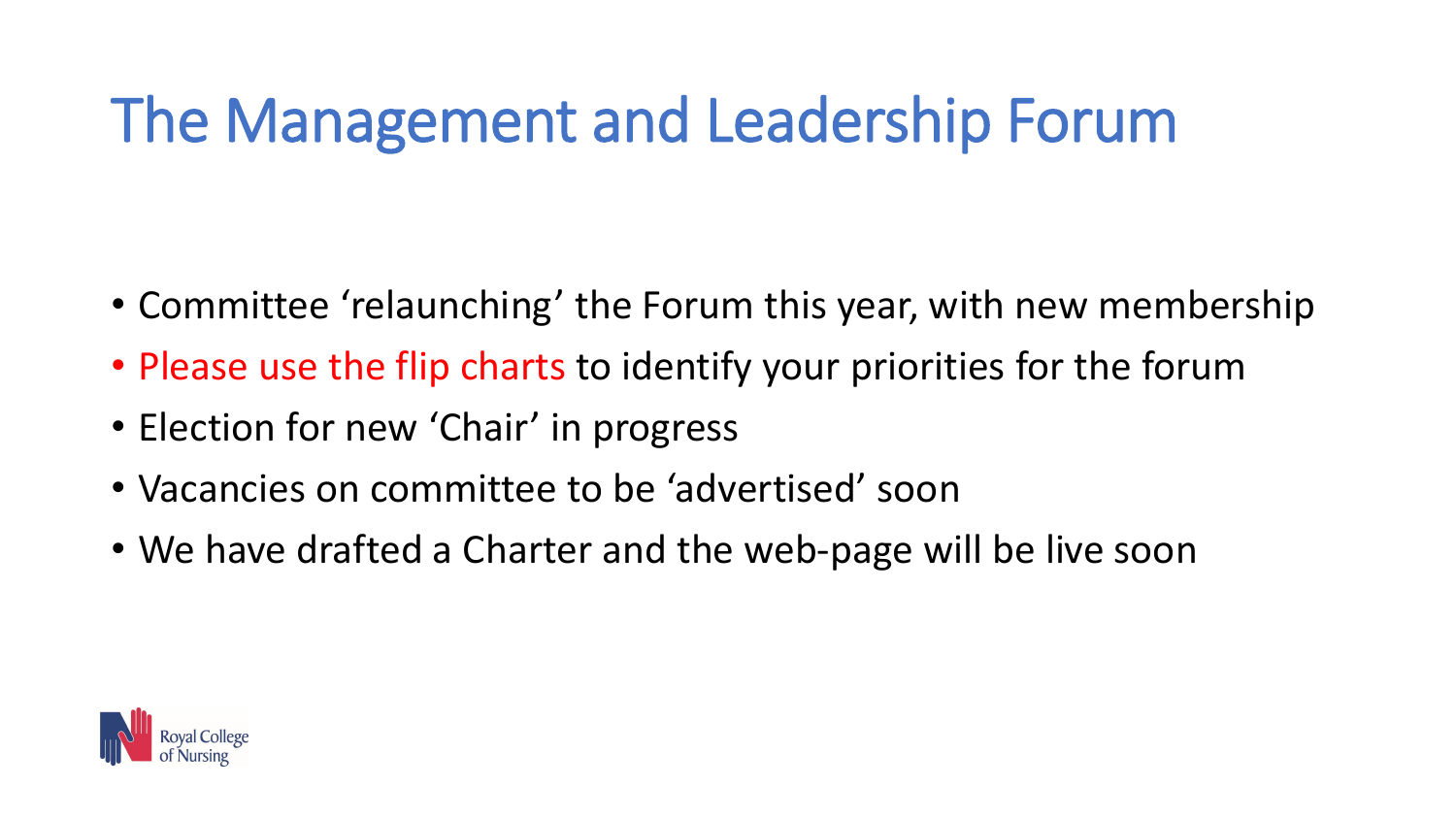#### Why is personal resilience so important today?



**Newspaper headlines: NHS 'returns to 1950s' and tax bills to rise –** Mail & Telegraph 10/2/17 WYCOMBE: WHAT HAPPENED AFTER ASE CLOSED **THE FALLOUT HE PRODITSE** was told merjanny medical samles<br>Josed Triste Maridentle AAD could sleep the night on A&E floor

Longhani shan far GP<br>CD Story Richderffe's **HE REALITY VISCLICA NAVIONATIV** tion Manufacture 2004 for during the world are **CALIFORNIA AND AND** 

Thousan be guest - on a Showe-<br>anniversity with the first value what

undered by "books a profit to ending by on is allowed

like her days, she use totd she would be admitted - but still two with incident filter. Give ween part is a had tons more ship like in

**ALL Exchange** dauck, titl folls Adab was

I spent 21 painful hours lying on a trolley

with blattle

1.00pm play an uncontrolate

and Fach Wynterman Sector



#### **The Code**

Professional standards of practice and behaviour for nurses and midwives

priorities people







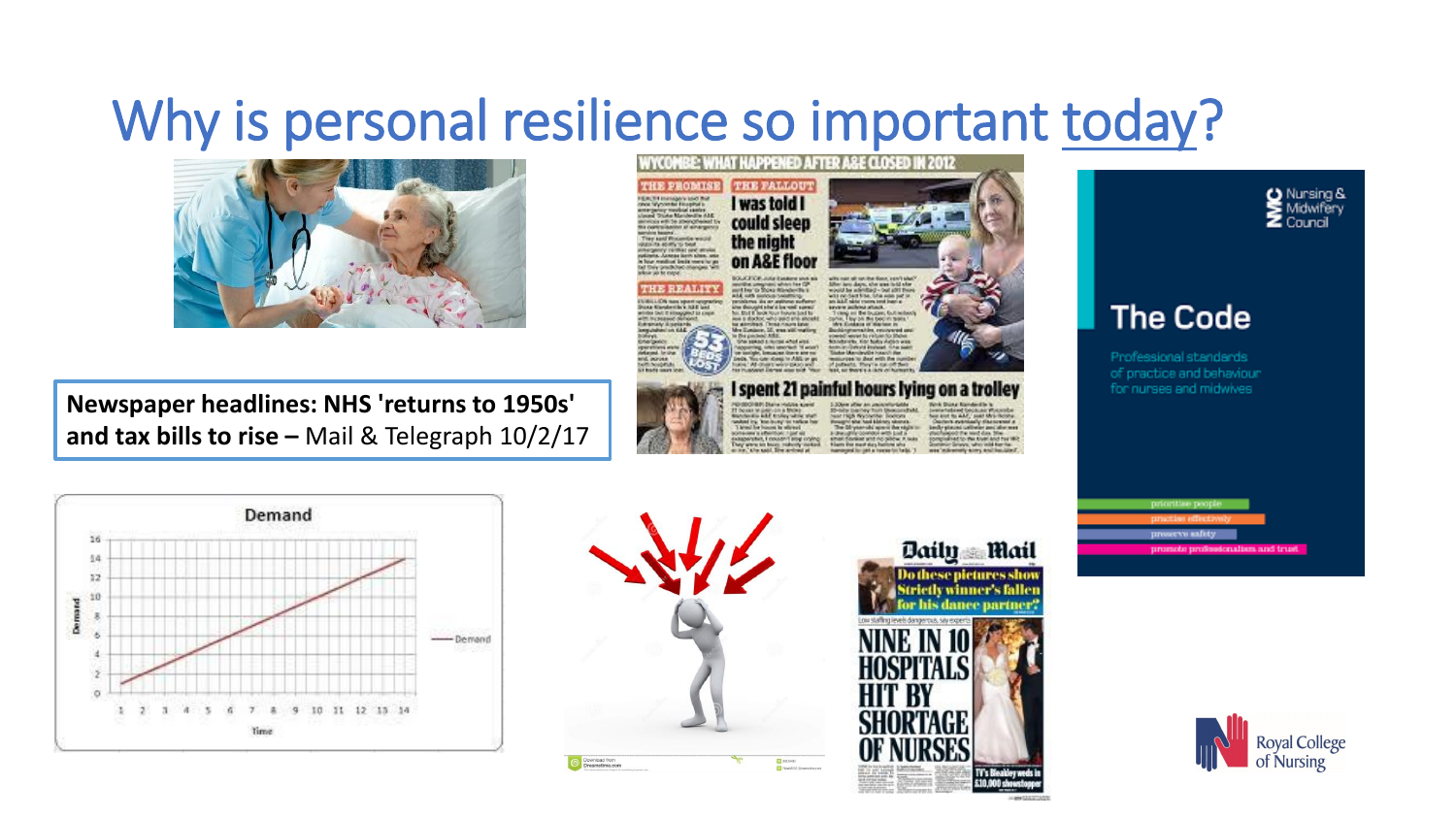### Critical importance for you as a manager / leader

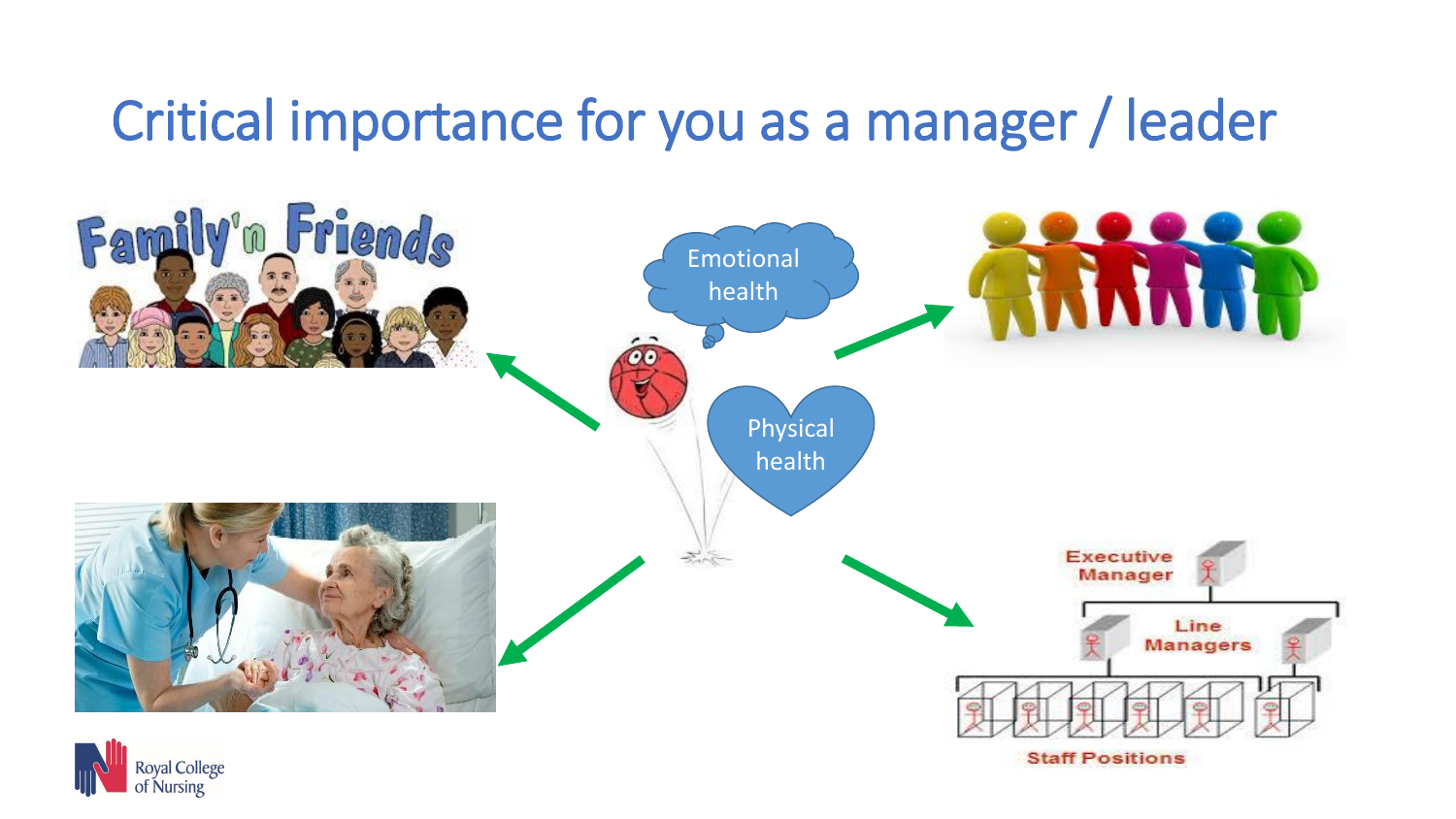# Emotional Resilience

#### TRAITS:

- Emotional awareness and intelligence
- Perseverance
- Internal focus of control
- Optimism
- Support
- Sense of humour
- Perspective
- Acceptance



'Its not that I am so smart, I just stay with the problems longer' *Albert Einstein*

'To make the growth choice instead of the fear choice a dozen times a day is to move a dozen times a day towards selfactualisation' *Maslow*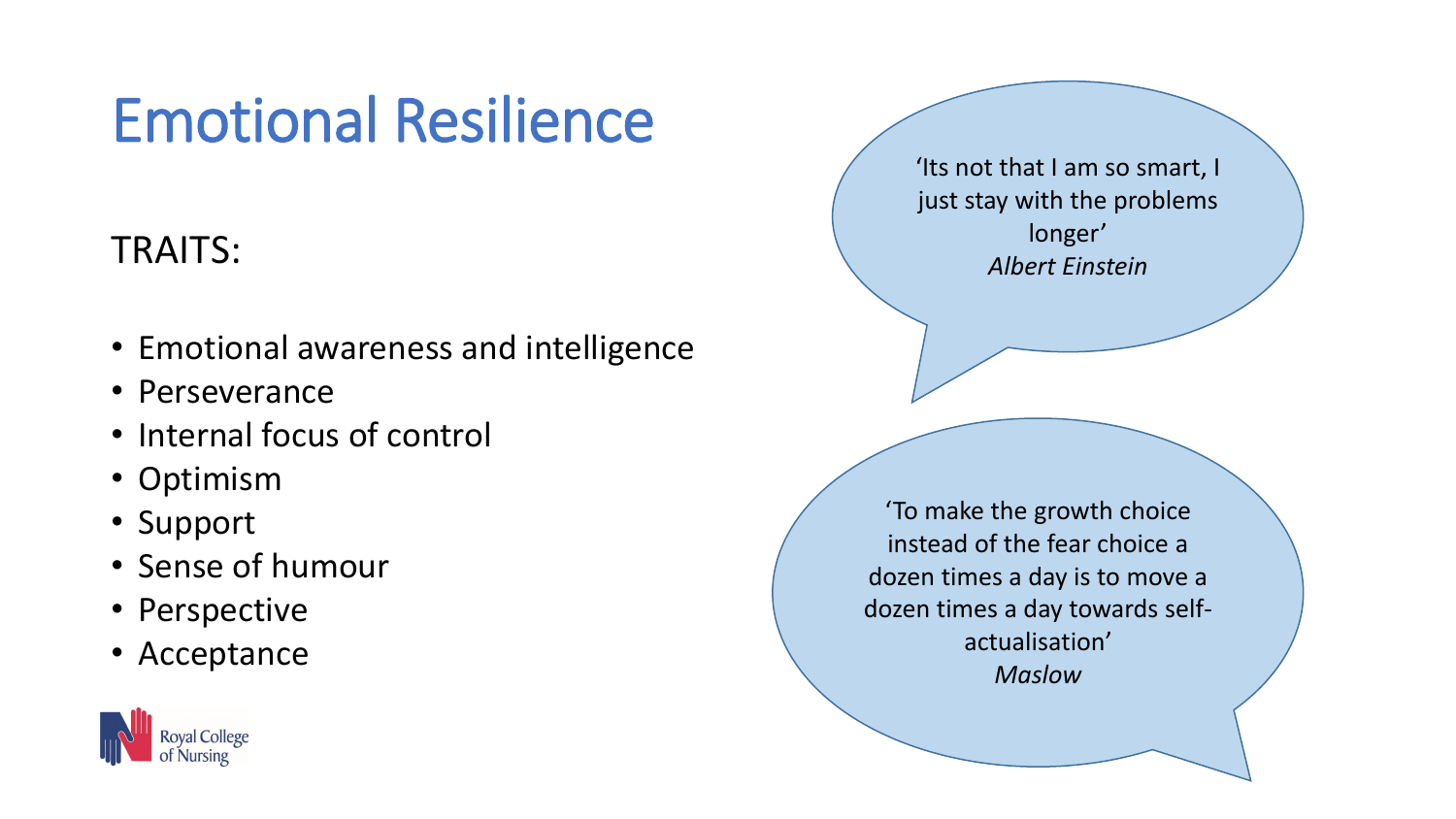### How do you 'bounce' – what tools do you need

FIRSTLY resolve to take positive steps to enhance your personal resilience by................

- Setting some targets to improve your physical health
- Reflect on your emotional health, resilience and behaviours...action plan to enhance how you manage and cope with stress and pressure

SECONDLY reflect on how you manage and lead your team so that they are supported and resilient in their own behaviours / lives.

Small steps...........targets.......action plan............celebrate success

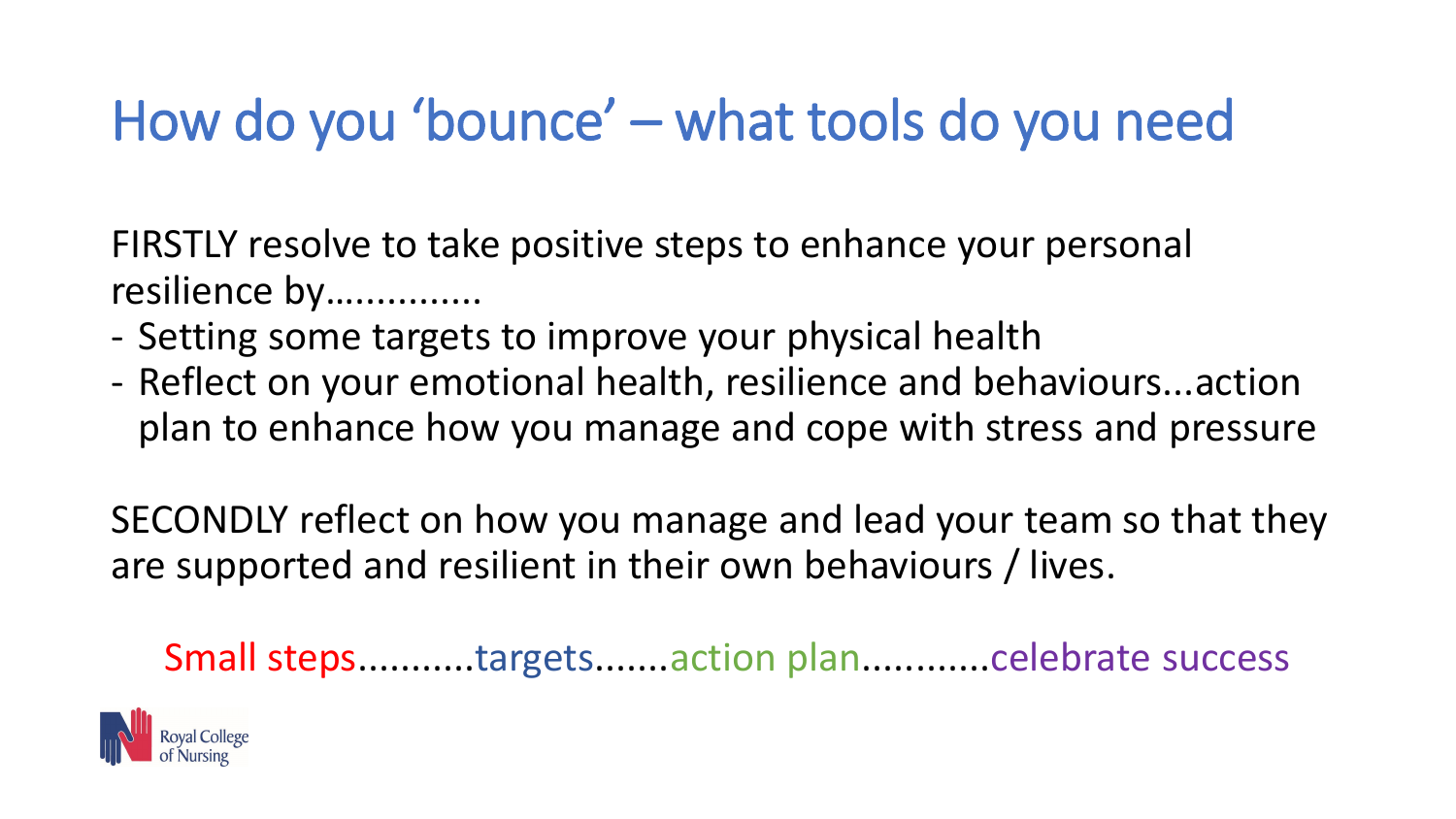# In summary – shift the focus of our behaviours and actions into your sphere of control

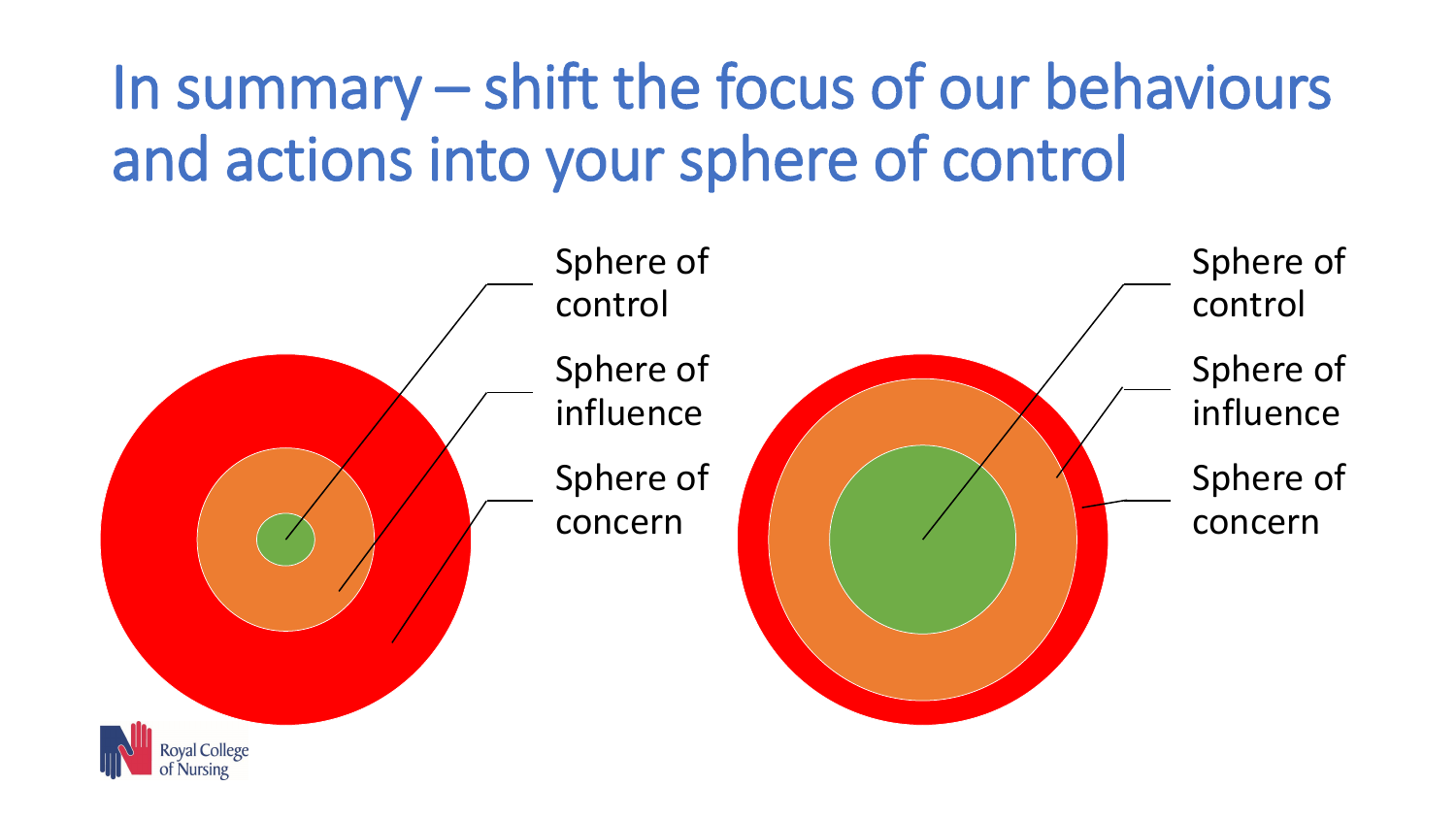# **A personal story**

# **Vinice Thomas**



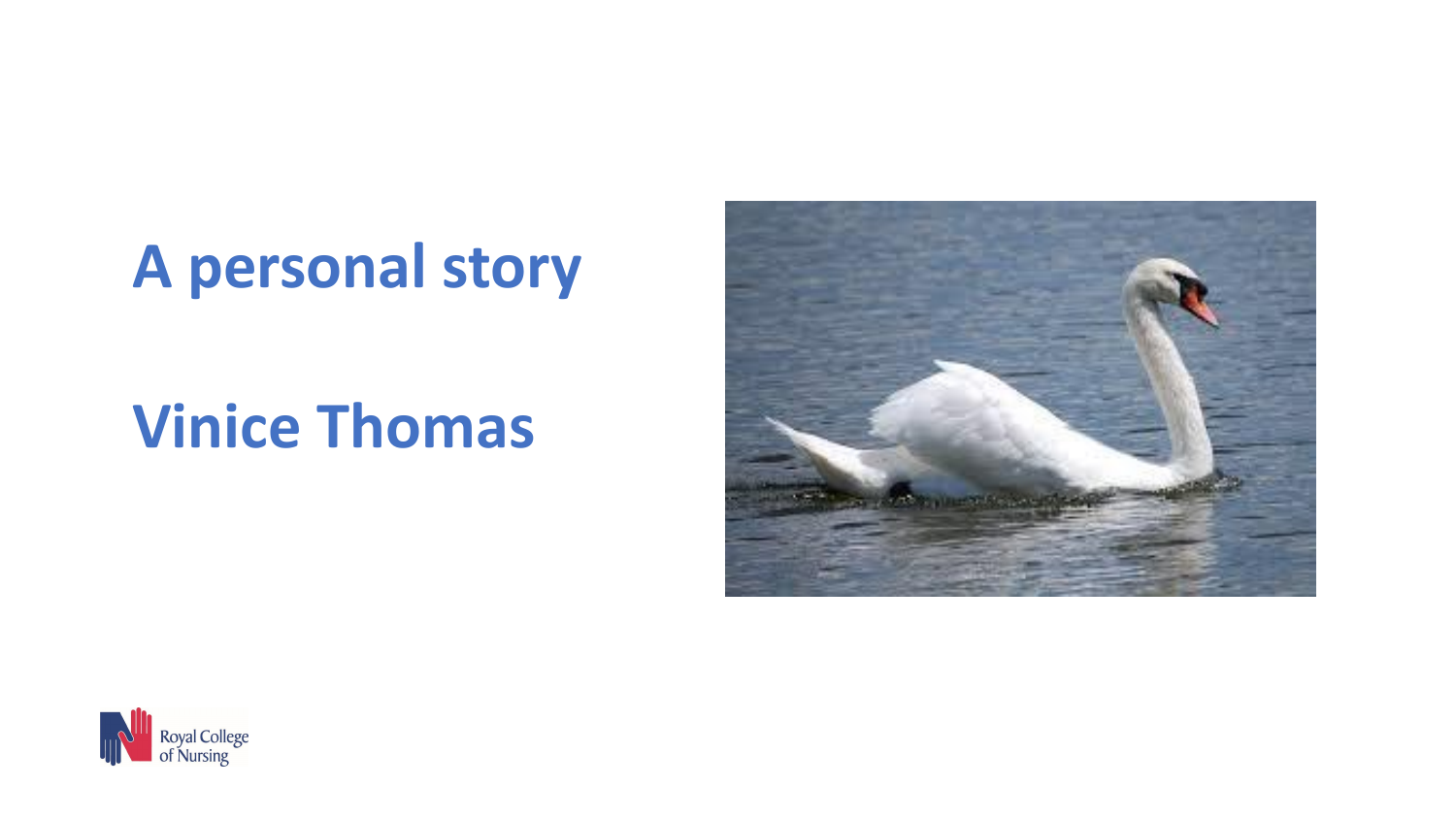# Discussion – facilitator Christopher Butler

- 1.What currently helps you ?
- 2. What gets in the way ?
- 3. What are you going to change ?
- 4. Make a promise to yourself ?

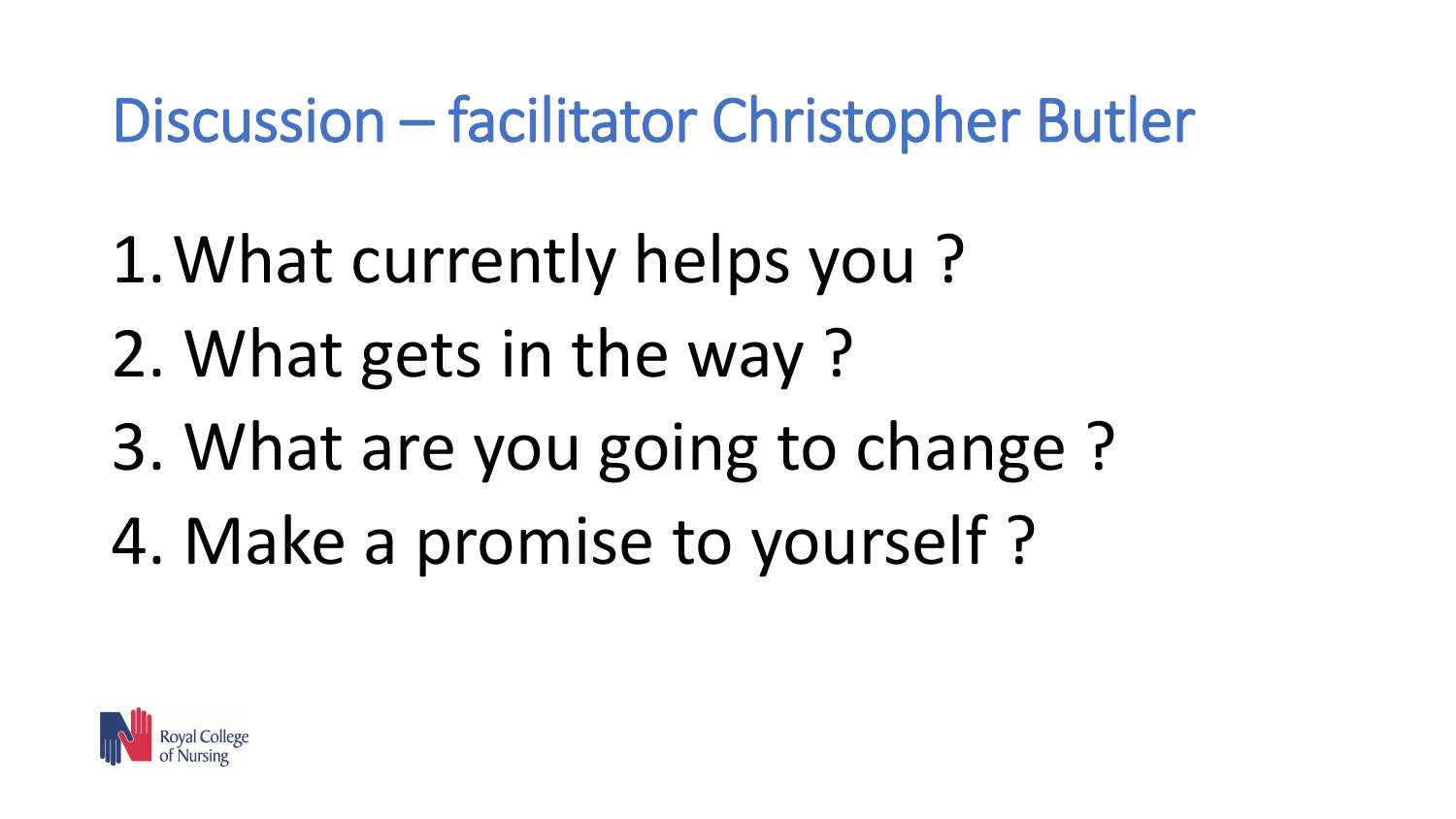$Be + Do = Have$  Sally Bassett

What is it that you really want to achieve as a leader, manager and as a person?

Who do you need to "be"? What do you need to "do"? to "have" the outcome you want

What can you take from any particular situation, demanding or easily accomplished that will help you achieve your plan for Be + Do = Have?